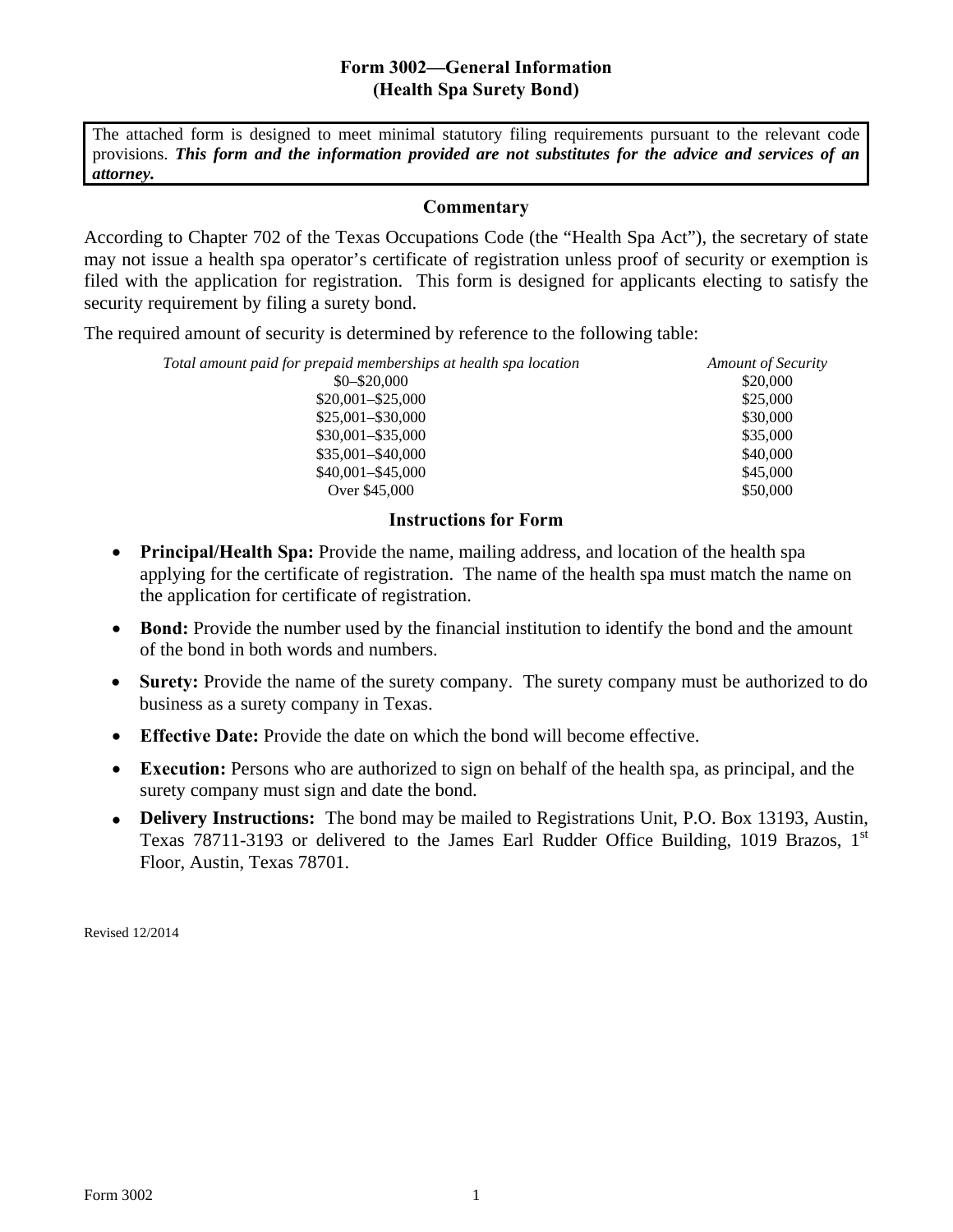| Form #3002<br>Rev. 12/2014<br>Submit to:<br><b>SECRETARY OF STATE</b><br><b>Registrations Unit</b><br>P O Box 13193<br>Austin, TX 78711-3193<br>512-475-0775<br>512-475-2815 - Fax<br><b>Filing Fee: None.</b> |                        | <b>HEALTH SPA</b><br><b>SURETY BOND</b> | This space reserved for office use |
|----------------------------------------------------------------------------------------------------------------------------------------------------------------------------------------------------------------|------------------------|-----------------------------------------|------------------------------------|
| PRINCIPAL/<br><b>HEALTH SPA</b>                                                                                                                                                                                | Name:                  |                                         |                                    |
|                                                                                                                                                                                                                | <b>Mailing Address</b> | City                                    | <b>State</b><br>Zip                |
|                                                                                                                                                                                                                | Location               | City                                    | Zip<br><b>State</b>                |
| <b>BOND</b>                                                                                                                                                                                                    | Number:                | Amount:                                 |                                    |
| <b>SURETY</b>                                                                                                                                                                                                  | Name:                  |                                         |                                    |

We, PRINCIPAL AND SURETY identified above, our heirs, executors, successors and assigns, jointly and severally, are liable to the State of Texas, for the amount of the bond shown, in favor of the state and held for the benefit of the state and each member of the health spa who has been administratively adjudicated to have suffered actual *financial loss* as a result of the closing of the health spa. SURETY acknowledges that it is duly authorized and qualified to do business as a surety company in Texas.

This agreement is subject to the following terms and conditions:

This bond shall serve as the security required by Section 702.151, Occupations Code, so that the secretary of state may issue a health spa operator's certificate of registration to PRINCIPAL.

A member of the health spa who suffers actual *financial loss* as a result of the closing of the health spa may bring an action based on the bond and recover against the bond. "Financial loss" shall mean and be limited to any unused or unearned portion of such member's dues or fees.

As a condition of SURETY's obligation, PRINCIPAL shall faithfully discharge all obligations, duties and responsibilities under the Health Spa Act, Texas Occupations Code, Chapter 702, as that statute is presently worded, and as it may hereafter be amended to read; and all applicable rules and regulations of the secretary of state adopted to carry out the provisions of said Act.

The aggregate liability of SURETY for all breaches of bond conditions may not exceed the amount of the bond. If the claims filed against the bond exceed the amount of the bond, SURETY shall pay the amount of the bond to the secretary of state for distribution to the claimants on a pro rata basis. SURETY is relieved of liability under the bond on payment of the amount to the secretary of state.

Regardless of the number of years the bond continues in force or the number of premiums paid or payable, the limit of SURETY's liability stated in the bond shall not be cumulative from year to year or period to period. SURETY's liability is exclusively conditioned on a final administrative order issued by the secretary of state.

The bond shall be continuous until cancelled by SURETY, and cancellation by SURETY shall be upon written notice to the secretary of state not later than the 60th day before the date of cancellation. The bond shall be maintained until two years after the date on which the health spa ceases business or until the secretary of state determines that each claim to which the bond is subject has been satisfied or foreclosed by law. SURETY shall not be liable for any claim brought or suit filed against the bond if the claim or filing of a suit occurs more than two years from the last effective date of the bond.

Form 3002 2 It is agreed that the bond shall be in full force and effect as of the following date: